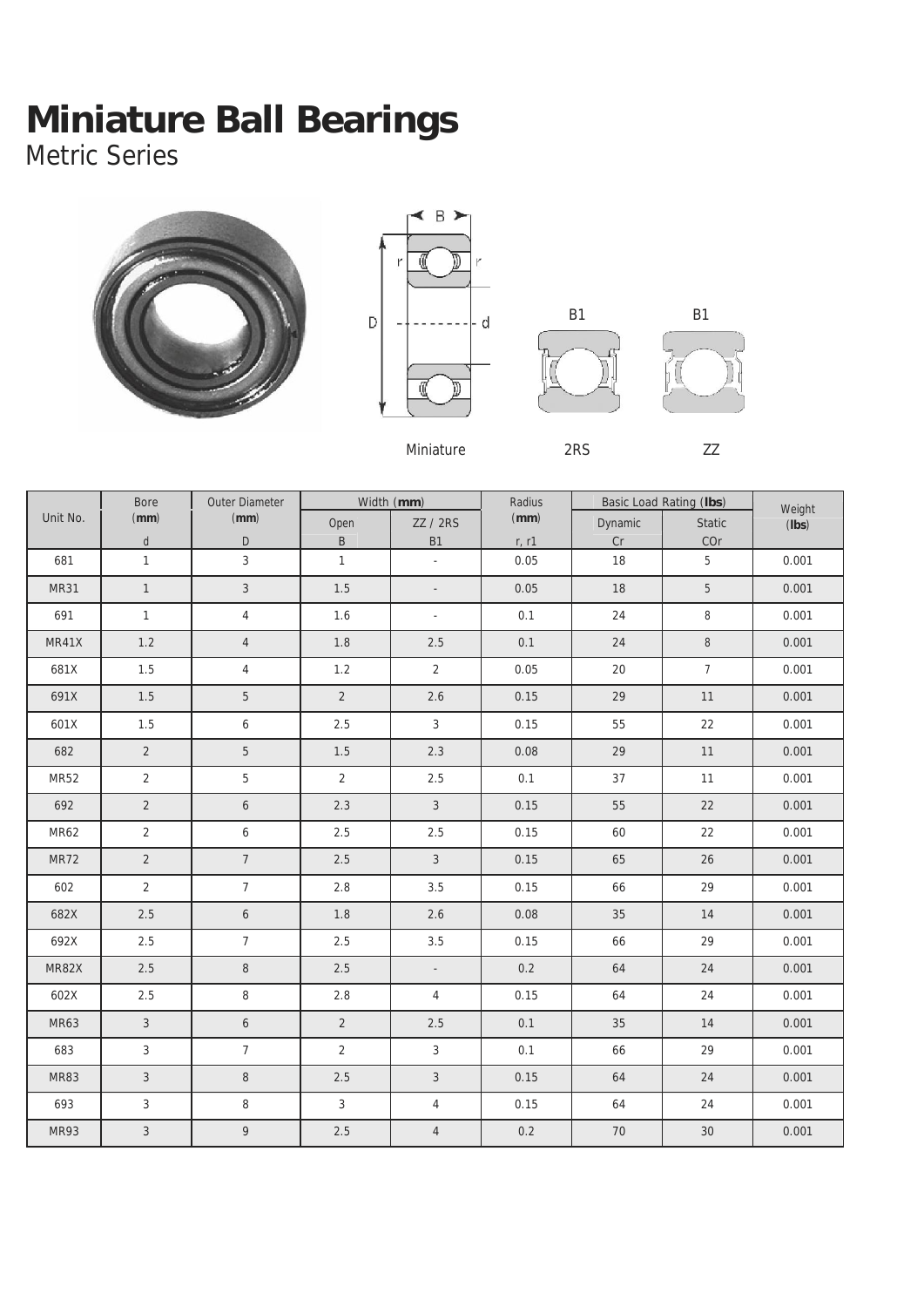Metric Series









|              | <b>Bore</b>    | <b>Outer Diameter</b> |                  | Width (mm)      | Radius | Basic Load Rating (lbs) | Weight        |       |
|--------------|----------------|-----------------------|------------------|-----------------|--------|-------------------------|---------------|-------|
| Unit No.     | (mm)           | (mm)                  | Open             | <b>ZZ / 2RS</b> | (mm)   | Dynamic                 | <b>Static</b> | (Ibs) |
|              | d              | D                     | B                | B <sub>1</sub>  | r, r1  | Cr                      | COr           |       |
| 633          | 3              | 13                    | $5\,$            | 5               | 0.2    | 266                     | 98            | 0.005 |
| <b>MR74</b>  | $\overline{4}$ | $\overline{7}$        | $\overline{2}$   | 2.5             | 0.1    | 58                      | 25            | 0.001 |
| <b>MR84</b>  | $\overline{4}$ | 8                     | $\overline{2}$   | $\mathbf{3}$    | 0.15   | 88                      | 33            | 0.001 |
| 684          | $\overline{4}$ | 9                     | 2.5              | $\overline{4}$  | 0.1    | 99                      | 42            | 0.001 |
| MR104        | $\overline{4}$ | 10                    | $\mathbf{3}$     | $\overline{4}$  | 0.2    | 99                      | 42            | 0.002 |
| 694          | $\overline{4}$ | 11                    | $\overline{4}$   | $\overline{4}$  | 0.15   | 123                     | 57            | 0.004 |
| 604          | $\overline{4}$ | 12                    | $\overline{4}$   | $\overline{4}$  | 0.2    | 167                     | 77            | 0.005 |
| 624          | $\overline{4}$ | 13                    | 5                | 5               | 0.2    | 224                     | 108           | 0.007 |
| 634          | $\overline{4}$ | 16                    | 5                | 5               | 0.3    | 300                     | 140           | 0.013 |
| <b>MR85</b>  | $\overline{5}$ | $\,8\,$               | $\overline{2}$   | 2.5             | 0.1    | 62                      | 31            | 0.001 |
| <b>MR95</b>  | 5              | 9                     | 2.5              | 3               | 0.15   | 112                     | 46            | 0.001 |
| MR105        | 5              | $10$                  | $\mathbf{3}$     | $\overline{4}$  | 0.15   | 115                     | 55            | 0.002 |
| MR115        | 5              | 11                    | $\mathbf{3}$     | $\overline{4}$  | 0.15   | 123                     | 57            | 0.002 |
| 685          | 5              | 11                    | 3                | 5               | 0.15   | 123                     | 57            | 0.003 |
| 695          | 5              | 13                    | $\overline{4}$   | $\overline{4}$  | 0.2    | 187                     | 90            | 0.005 |
| 605          | $\overline{5}$ | 14                    | $\sqrt{5}$       | 5               | 0.2    | 229                     | 110           | 0.007 |
| 625          | 5              | 16                    | 5                | 5               | 0.3    | 300                     | 140           | 0.01  |
| 635          | 5              | 19                    | $\mathfrak b$    | 6               | 0.3    | 400                     | 190           | 0.017 |
| <b>MR106</b> | 6              | 10                    | 2.5              | 3               | 0.15   | 123                     | 57            | 0.001 |
| MR126        | $\mathfrak b$  | 12                    | $\mathfrak{Z}$   | $\overline{4}$  | 0.2    | 187                     | 82            | 0.002 |
| 686          | 6              | 13                    | 3.5              | 5               | 0.15   | 187                     | 90            | 0.004 |
| 696          | 6              | 15                    | $5\,$            | 5               | 0.2    | 300                     | 140           | 0.009 |
| 606          | 6              | 17                    | 6                | 6               | 0.3    | 300                     | 140           | 0.013 |
| 626          | 6              | 19                    | $\boldsymbol{6}$ | 6               | 0.3    | 400                     | 190           | 0.017 |
| 636          | 6              | 22                    | $\overline{7}$   | $\overline{7}$  | 0.3    | 670                     | 280           | 0.03  |
| MR117        | $\overline{7}$ | 11                    | 2.5              | $\overline{3}$  | 0.15   | 101                     | 46            | 0.001 |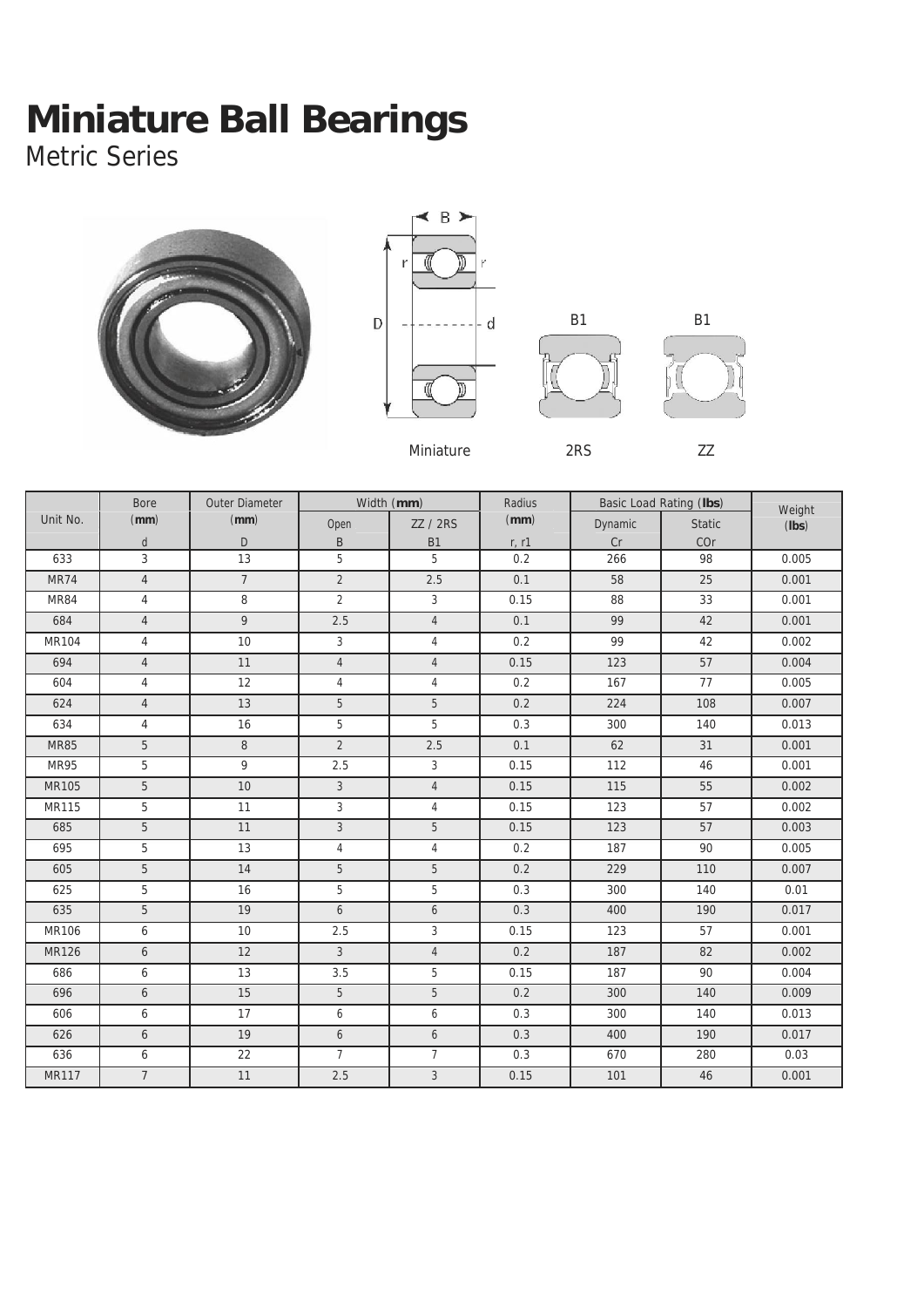Metric Series









**Miniature 2RS 272** 

|              | <b>Bore</b>     | <b>Outer Diameter</b> |                 | Width (mm)      | Radius |         | Basic Load Rating (Ibs) |                 |  |  |
|--------------|-----------------|-----------------------|-----------------|-----------------|--------|---------|-------------------------|-----------------|--|--|
| Unit No.     | (mm)            | (mm)                  | Open            | <b>ZZ / 2RS</b> | (mm)   | Dynamic | <b>Static</b>           | Weight<br>(Ibs) |  |  |
|              | $\sf d$         | $\mathsf D$           | B               | <b>B1</b>       | r, r1  | Cr      | COr                     |                 |  |  |
| 697          | $7\overline{ }$ | 17                    | $5\,$           | 5               | 0.3    | 235     | 120                     | 0.012           |  |  |
| 607          | $7\overline{ }$ | 19                    | 6               | 6               | 0.3    | 385     | 190                     | 0.018           |  |  |
| 627          | $\overline{7}$  | 22                    | $7^{\circ}$     | $7\overline{ }$ | 0.3    | 580     | 290                     | 0.024           |  |  |
| 637          | $7\overline{ }$ | $26\,$                | 9               | 9               | 0.3    | 820     | 330                     | 0.053           |  |  |
| <b>MR128</b> | 8               | 12                    | 2.5             | 3.5             | 0.15   | 115     | 57                      | 0.001           |  |  |
| <b>MR148</b> | $\, 8$          | 14                    | $3.5\,$         | $\overline{4}$  | 0.2    | 198     | 88                      | 0.003           |  |  |
| 688          | 8               | 16                    | $\overline{4}$  | 5               | 0.2    | 310     | 160                     | 0.007           |  |  |
| 698          | 8               | 19                    | 6               | 6               | 0.3    | 285     | 145                     | 0.014           |  |  |
| X117         | 8               | 22                    | 6               | 6               | 0.3    | 580     | 290                     | 0.02            |  |  |
| 608          | 8               | 22                    | $7\overline{ }$ | $\overline{7}$  | 0.3    | 580     | 290                     | 0.024           |  |  |
| 628          | 8               | 24                    | 8               | 8               | 0.3    | 690     | 350                     | 0.026           |  |  |
| 638          | 8               | 28                    | 9               | 9               | 0.3    | 1012    | 440                     | 0.056           |  |  |
| 689          | 9               | 17                    | $\overline{4}$  | 5               | 0.2    | 310     | 143                     | 0.013           |  |  |
| 699          | 9               | 20                    | 6               | 6               | 0.3    | 528     | 231                     | 0.017           |  |  |
| 609          | 9               | 24                    | $\overline{7}$  | $\overline{7}$  | 0.3    | 580     | 280                     | 0.026           |  |  |
| 629          | 9               | 26                    | $\, 8$          | 8               | 0.3    | 790     | 400                     | 0.04            |  |  |
| 639          | 9               | $30\,$                | 10              | 10              | 0.6    | 1045    | 462                     | 0.07            |  |  |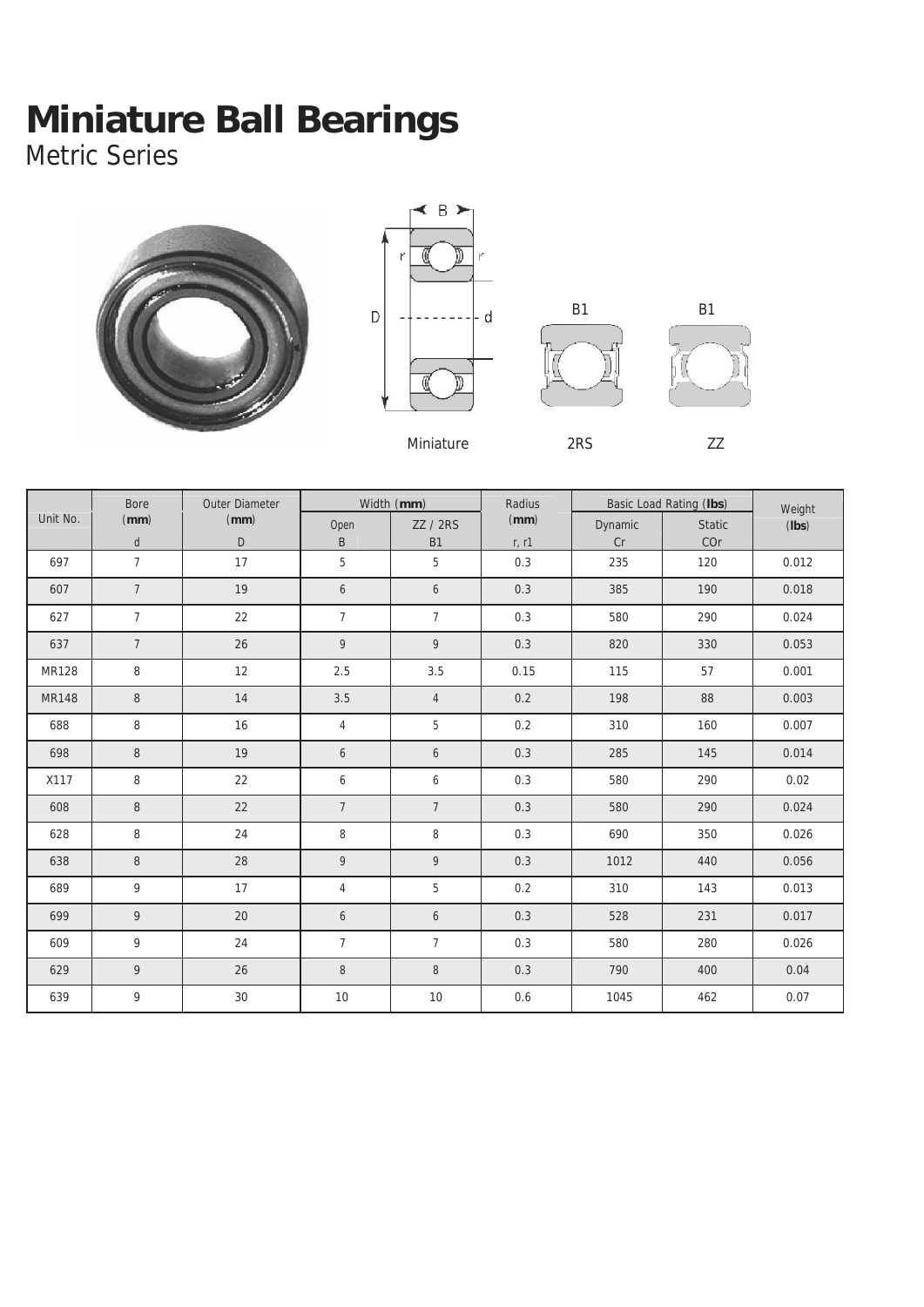Metric Flanged Series









| Unit No.     | <b>Bore</b><br>(mm) | <b>Outer Diameter</b><br>(mm) |                 | Flange Width<br>(mm) |                          | Width<br>(mm)  |                | Radius<br>(mm) | <b>Basic Load Rating</b><br>(lbs) |                 | Weight<br>(Ibs) |
|--------------|---------------------|-------------------------------|-----------------|----------------------|--------------------------|----------------|----------------|----------------|-----------------------------------|-----------------|-----------------|
|              | d                   | D                             | D <sub>1</sub>  | C <sub>1</sub>       | C <sub>2</sub>           | Open B         | Shielded B1    | r, r1          | Dynamic Cr                        | Static Cor      |                 |
| F681         | $\mathbf{1}$        | $\overline{3}$                | 3.8             | 0.3                  | $\mathcal{L}$            | $\mathbf{1}$   |                | 0.05           | $\overline{18}$                   | 5               | 0.001           |
| F691         | $\mathbf{1}$        | $\overline{4}$                | 5               | 0.5                  | $\overline{\phantom{a}}$ | 1.6            | $\overline{a}$ | 0.1            | $\overline{24}$                   | 9               | 0.001           |
| MF41X        | 1.2                 | $\overline{4}$                | 4.8             | 0.4                  | L.                       | 1.8            | 2.5            | 0.1            | 24                                | 9               | 0.001           |
| F681X        | 1.5                 | $\overline{4}$                | 5               | 0.4                  | $\overline{\phantom{a}}$ | 1.2            | $\overline{2}$ | 0.05           | 20                                | $\overline{7}$  | 0.001           |
| F691X        | 1.5                 | 5                             | 6.5             | 0.6                  | 0.8                      | $\overline{2}$ | 2.6            | 0.15           | 29                                | 11              | 0.001           |
| F601X        | 1.5                 | 6                             | 7.5             | 0.6                  | 0.8                      | 2.5            | $\overline{3}$ | 0.15           | 55                                | $\overline{22}$ | 0.001           |
| F682         | $\overline{2}$      | 5                             | 6.1             | 0.5                  | 0.6                      | 1.5            | 2.3            | 0.08           | 29                                | 11              | 0.001           |
| <b>MF52</b>  | $\overline{2}$      | 5                             | 6.2             | 0.6                  | 0.6                      | 2              | 2.5            | 0.1            | 29                                | $\overline{11}$ | 0.001           |
| F692         | $\overline{2}$      | 6                             | 7.5             | 0.6                  | 0.8                      | 2.3            | $\overline{3}$ | 0.15           | 55                                | $\overline{22}$ | 0.001           |
| <b>MF62</b>  | $\overline{2}$      | 6                             | 7.2             | 0.6                  |                          | 2.5            | 2.5            | 0.15           | 55                                | 22              | 0.001           |
| MF72         | $\overline{2}$      | $\overline{7}$                | 8.2             | 0.6                  | 0.6                      | 2.5            | 3              | 0.15           | 66                                | 29              | 0.001           |
| F602         | $\overline{2}$      | $\overline{7}$                | 8.5             | 0.7                  | 0.9                      | 2.8            | 3.5            | 0.15           | 66                                | 29              | 0.001           |
| F682X        | 2.5                 | 6                             | 7.1             | 0.5                  | 0.8                      | 1.8            | 2.6            | 0.08           | 35                                | 14              | 0.001           |
| F692X        | 2.5                 | $\overline{7}$                | 8.5             | 0.7                  | 0.9                      | 2.5            | 3.5            | 0.15           | 66                                | $\overline{29}$ | 0.001           |
| MF82X        | 2.5                 | 8                             | 9.2             | 0.6                  |                          | 2.5            |                | 0.2            | 46                                | 17              | 0.001           |
| F602X        | 2.5                 | 8                             | 9.5             | 0.7                  | 0.9                      | 2.8            | $\overline{4}$ | 0.15           | 64                                | 24              | 0.001           |
| <b>MF63</b>  | 3                   | 6                             | 7.2             | 0.6                  | 0.6                      | 2              | 2.5            | 0.1            | 34                                | 14              | 0.001           |
| F683         | 3                   | $\overline{7}$                | 8.1             | 0.5                  | 0.8                      | 2              | 3              | 0.1            | 66                                | 29              | 0.001           |
| <b>MF83</b>  | 3                   | 8                             | 9.2             | 0.6                  |                          | 2.5            |                | 0.15           | 64                                | 24              | 0.001           |
| F693         | 3                   | 8                             | 9.5             | 0.7                  | 0.9                      | 3              | $\overline{4}$ | 0.15           | 64                                | 24              | 0.001           |
| <b>MF93</b>  | 3                   | 9                             | $10.2*$         | 0.6                  | 0.8                      | 2.5            | $\overline{4}$ | 0.2            | 99                                | 42              | 0.001           |
| F603         | 3                   | 9                             | 10.5            | 0.7                  | $\overline{a}$           | 3              | ÷              | 0.15           | 99                                | 42              | 0.002           |
| F623         | 3                   | 10                            | 11.5            | $\mathbf{1}$         | $\mathbf{1}$             | $\overline{4}$ | 4              | 0.15           | 99                                | 42              | 0.004           |
| <b>MF74</b>  | $\overline{4}$      | $\overline{7}$                | 8.2             | 0.6                  | 0.6                      | $\overline{2}$ | 2.5            | 0.1            | 58                                | 25              | 0.001           |
| MF84         | 4                   | 8                             | 9.2             | 0.6                  | 0.6                      | $\overline{2}$ | 3              | 0.15           | 88                                | 33              | 0.001           |
| F684         | $\overline{4}$      | 9                             | 10.3            | 0.6                  | $\mathbf{1}$             | 2.5            | $\overline{4}$ | 0.1            | 99                                | 42              | 0.001           |
| <b>MF104</b> | $\overline{4}$      | 10                            | $11.2*$         | 0.6                  | 0.8                      | 3              | $\overline{4}$ | 0.2            | 99                                | 42              | 0.002           |
| F694         | $\overline{4}$      | 11                            | 12.5            | $\mathbf{1}$         | $\mathbf{1}$             | $\overline{4}$ | $\overline{4}$ | 0.15           | 123                               | 57              | 0.004           |
| F604         | $\overline{4}$      | 12                            | 13.5            | $\mathbf{1}$         | $\mathbf{1}$             | $\overline{4}$ | $\overline{4}$ | 0.2            | 167                               | 77              | 0.005           |
| F624         | $\overline{4}$      | $\overline{13}$               | $\overline{15}$ | $\mathbf{1}$         | $\mathbf{1}$             | 5              | 5              | 0.2            | 224                               | 108             | 0.006           |
| F634         | $\overline{4}$      | 16                            | $\overline{18}$ | $\mathbf{1}$         | $\mathbf{1}$             | 5              | $\overline{5}$ | 0.3            | 300                               | 140             | 0.012           |

Other sizes could be available upon request. Minimum quantity may

apply. \*Flange Diameter 0.4mm greater for shielded bearings.

2RS stands for "Double Rubber

Seals". ZZ stands for "Shielded".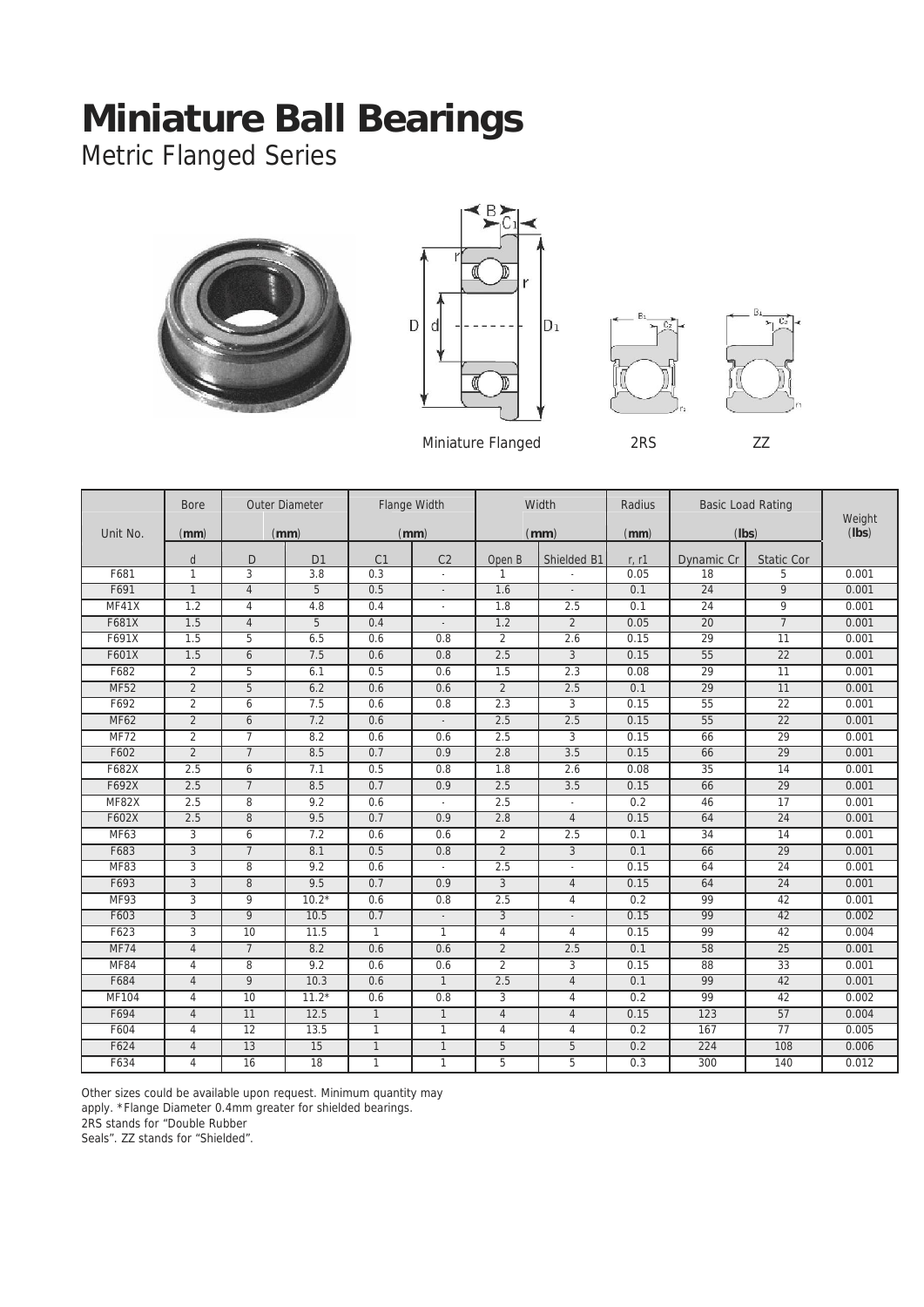Metric Flanged Series







Miniature Flanged 2RS 2Z

Bore Outer Diameter Flange Width Width Radius Basic Load Rating Weight Unit No. (**lbs**) (**mm**) (**mm**) (**mm**) (**mm**) (**mm**) (**lbs**) d D D1 C1 C2 Open B Shielded B1 r, r1 Dynamic Cr Static Cor MF105 | 5 | 10 | 11.2\* | 0.6 | 0.8 | 3 | 4 | 0.15 | 115 | 55 | 0.002 MF115 | 5 | 11 | 12.6 | . | 0.8 | . | 4 | 0.15 | 123 | 57 | 0.002 F685 5 11 12.5 0.8 1 3 5 0.15 123 57 0.002 F695 5 13 15 1 1 4 4 0.2 187 90 0.005 F605 5 14 16 1 1 5 5 0.2 229 110 0.007 F625 5 16 18 1 1 5 5 0.3 300 140 0.017 F635 5 19 22 1.5 1.5 6 6 0.3 400 190 0.018 MF106 | 6 | 10 | 11.2 | 0.6 | 0.6 | 2.5 | 3 | 0.15 | 123 | 57 | 0.001 MF126 6 12 13.2\* 0.6 0.8 3 4 0.2 187 82 0.002 F686 6 13 15 1 1.1 3.5 5 0.15 187 90 0.004 F696 6 15 17 1.2 1.2 5 5 0.2 300 140 0.009 F606 6 17 19 1.2 1.2 6 6 0.3 300 140 0.013 F626 6 19 22 1.5 1.5 6 6 0.3 400 190 0.018 MF117 | 7 | 11 | 12.2 | 0.6 | 0.06 | 2.5 | 3 | 0.15 | 101 | 46 | 0.001 MF137 | 7 | 13 | 14.2\* | 0.6 | 0.8 | 3 | 4 | 0.2 | 198 | 88 | 0.003 F687 7 14 16 1 1.1 3.5 5 0.15 202 103 0.005 F697 7 17 19 1.2 1.2 5 5 0.3 235 120 0.011 F607 7 19 22 1.5 1.5 6 6 0.3 385 180 0.017 F627 7 22 25 1.5 1.5 7 7 0.3 580 290 0.028 MF128 | 8 | 12 | 13.2\* | 0.6 | 0.8 | 2.5 | 3.5 | 0.15 | 115 | 57 | 0.001 MF148 8 14 15.6 0.8 0.8 3.5 4 0.2 198 88 0.004 F688 8 16 18 1 1.1 4 5 0.2 310 160 0.007 F698 8 19 22 1.5 1.5 6 6 0.3 285 145 0.016 F608 8 22 25 1.5 1.5 7 7 0.3 580 290 0.026 F689 9 17 19 1 1.1 4 5 0.2 310 143 0.007 F699 9 20 23 1.5 1.5 6 6 0.3 528 231 0.018 F609 9 24 27 1.5 1.5 7 7 0.3 580 290 0.02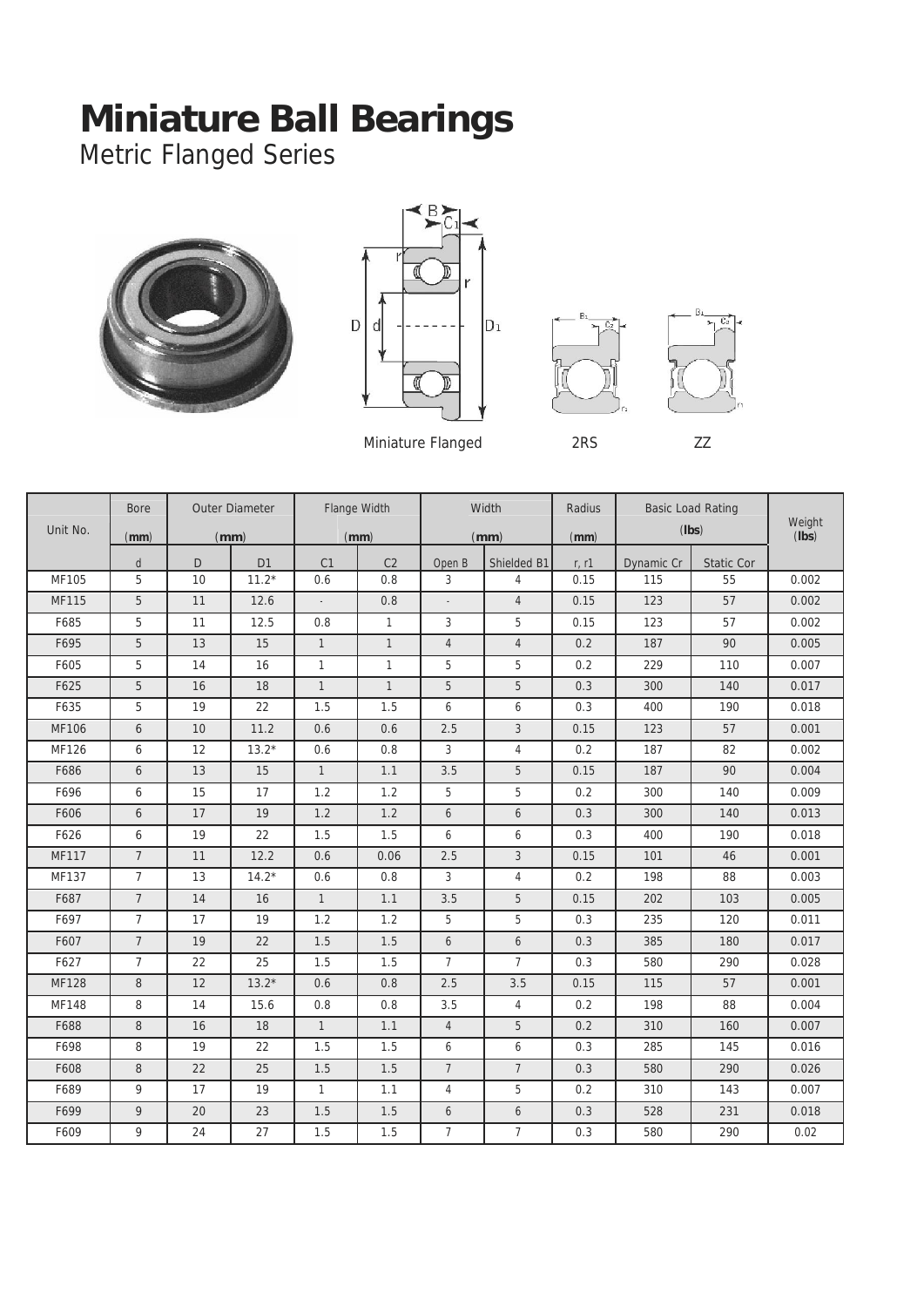Inch Series



I

I

I





 $\mathsf{B}$  $\overline{D}$  $\mathbb{C}$ 

 $\mathbf d$ 



Bore Outer Diameter Width Width Flange Dimensions Radius Basic Load Rating (Ibs) Unit No. <u>La company and the second contract of the second contract of the second contract of the second contract of the second contract of the second contract of the second contract of the second contract of the second co</u> fract. (**inch**) fract. (**inch**) Open ZZ / 2RS Open ZZ / 2RS Open (**inch**) Dynamic Static (**lbs**) d D B C d1 c1 r Cr COr R09 | 1/25 | 0.0400 | 1/8 | 0.2500 | 0.0469 | - | - | - | - | - | 0.004 | 22 | 6 | 0.001 R0 | 3/64 | 0.0469 | 5/32 | 0.1562 | 0.0625 | 0.0937 | 0.0937 | 0.125 | 0.203 | 0.013 | 0.004 | 36 | 10 | 0.001 R1 - 0.055 3/16 0.1875 0.0781 0.1094 0.1094 0.1406 0.234 0.023 0.004 42 13 0.001R1-4 | 5/64 | 0.0781 | 1/4 | 0.25 | 0.0937 | 0.1406 | 0.125 | 0.1719 | 0.296 | 0.023 | 0.004 | 63 | 20 | 0.001 R133 | 3/32 | 0.0937 | 3/16 | 0.1875 | 0.0625 | 0.0937 | 0.0937 | 0.125 | 0.234 | 0.018 | 0.004 | 0.28 | 0.001 R1-5 | 3/32 | 0.0937 | 5/16 | 0.3125 | 0.1094 | 0.1406 | 0.1406 | 0.1719 | 0.359 | 0.023 | 0.006 | 96 | 34 |0.001 R144 1/8 0.125 1/4 0.25 0.0937 0.1094 0.125 0.1406 0.296 0.023 0.004 64 22 0.001R2-5 | 1/8 | 0.125 | 5/16 | 0.3125 | 0.1094 | 0.1406 | 0.1406 | 0.1719 | 0.359 | 0.023 | 0.004 | 26 | 40 |0.002 R2-6 | 1/8 | 0.125 | 3/8 | 0.375 |0.1094 | 0.1406 | 0.1406 | 0.1719 | 0.422 | 0.023 | 0.006 | 44 | 50 | 0.002 R2 | 1/8 | 0.125 | 3/8 | 0.375 | 0.1562 | 0.1875 | 0.1875 | 0.144 | 0.03 | 0.012 | 44 | 50 | 0.003 R2A | 1/8 | 0.125 | 1/2 | 0.5 |0.1719 | 0.1719 | - - | - | - | - | 0.012 | 58 | 89 | 0.007 R155 | 5/32 | 0.1562 | 5/16 | 0.3125 | 0.1094 | 0.125 | 0.1406 | 0.1562 | 0.359 | 0.023 | 0.004 | 76 | 30 | 0.001 R156 | 3/16 | 0.1875 | 5/16 | 0.3125 | 0.1094 | 0.125 | 0.1406 | 0.1562 | 0.359 | 0.023 | 0.004 | 89 | 32 | 0.001 R166 | 3/16 | 0.1875 | 3/8 | 0.375 | 01250 | 0.125 | 0.1562 | 0.1562 | 0.422 | 0.023 | 0.004 | 160 | 60 | 0.002 R3 3/16 0.1875 1/2 0.5 0.1562 0.196 0.2272 0.2272 0.565 0.042 0.012 295 110 0.005R3A | 3/16 | 0.1875 | 1/2 | 0.5 | 0.196 | 0.196 | - - | - - | - | - | - | 0.012 | 295 | 110 |0.006 R168 1/4 0.25 3/8 0.375 0.125 0.125 0.1562 0.1562 0.422 0.023 0.004 60 31 0.001R188 | 1/4 | 0.25 | 1/2 | 0.5 | 0.125 | 0.1875 | 0.1562 | 0.2188 | 0.547 | 0.023 | 0.006 | 186 | 84 | 0.004 R4 1/4 0.25 5/8 0.625 0.196 0.196 0.2272 0.2272 0.69 0.042 0.012 235 139 0.01R4A | 1/4 | 0.25 | 3/4 | 0.75 |0.2188 | 0.2812 | - - | - | - | - | - | 0.016 | 525 | 199 |0.017